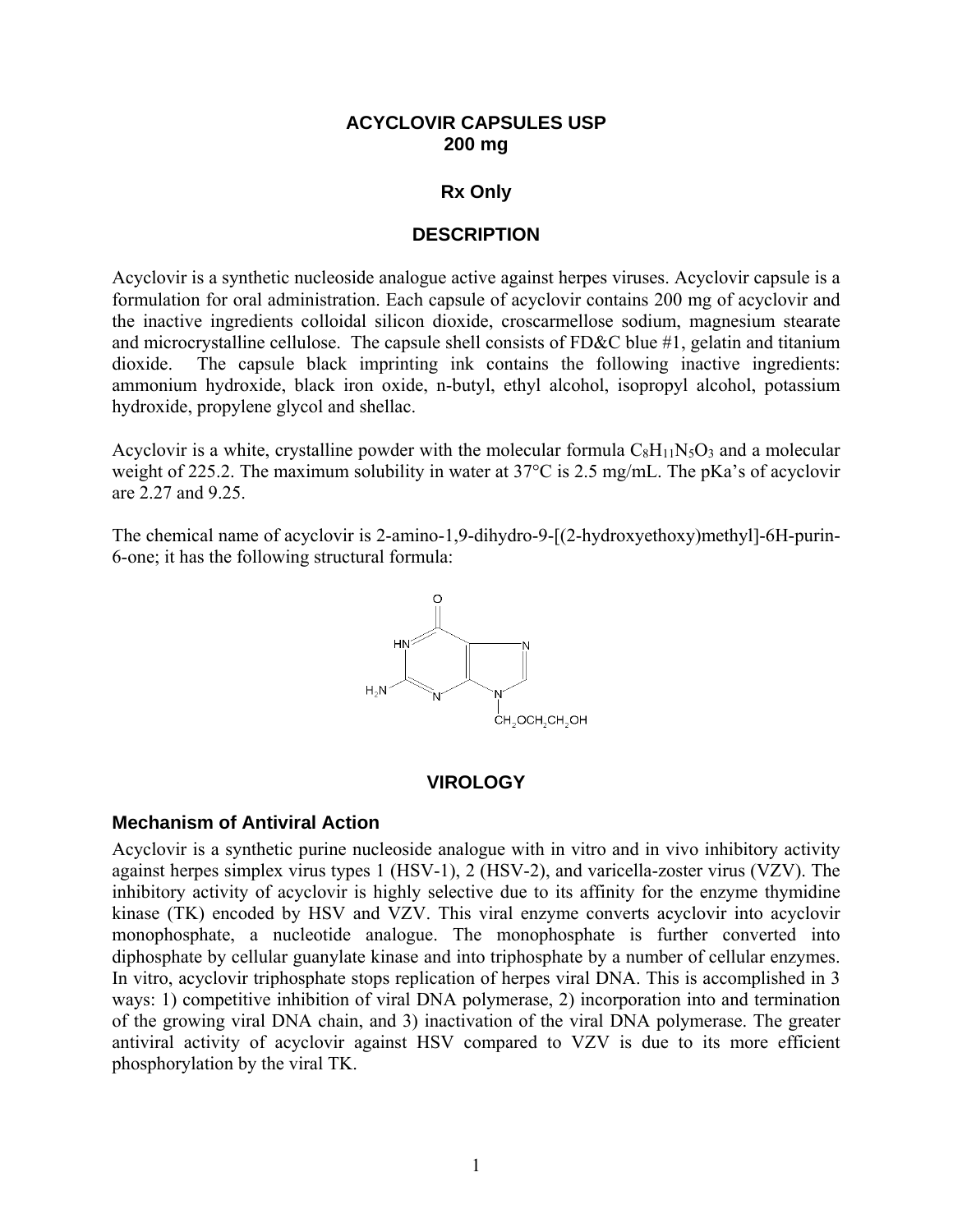### **Antiviral Activities**

The quantitative relationship between the in vitro susceptibility of herpes viruses to antivirals and the clinical response to therapy has not been established in humans, and virus sensitivity testing has not been standardized. Sensitivity testing results, expressed as the concentration of drug required to inhibit by 50% the growth of virus in cell culture  $(IC_{50})$ , vary greatly depending upon a number of factors. Using plaque-reduction assays, the  $IC_{50}$  against herpes simplex virus isolates ranges from 0.02 to 13.5 mcg/mL for HSV-1 and from 0.01 to 9.9 mcg/mL for HSV-2. The  $IC_{50}$  for acyclovir against most laboratory strains and clinical isolates of VZV ranges from 0.12 to 10.8 mcg/mL. Acyclovir also demonstrates activity against the Oka vaccine strain of VZV with a mean  $IC_{50}$  of 1.35 mcg/mL.

## **Drug Resistance**

Resistance of HSV and VZV to acyclovir can result from qualitative and quantitative changes in the viral TK and/or DNA polymerase. Clinical isolates of HSV and VZV with reduced susceptibility to acyclovir have been recovered from immunocompromised patients, especially with advanced HIV infection. While most of the acyclovir-resistant mutants isolated thus far from immunocompromised patients have been found to be TK-deficient mutants, other mutants involving the viral TK gene (TK partial and TK altered) and DNA polymerase have been isolated. TK-negative mutants may cause severe disease in infants and immunocompromised adults. The possibility of viral resistance to acyclovir should be considered in patients who show poor clinical response during therapy.

# **CLINICAL PHARMACOLOGY**

## **Pharmacokinetics**

The pharmacokinetics of acyclovir after oral administration have been evaluated in healthy volunteers and in immunocompromised patients with herpes simplex or varicella-zoster virus infection. Acyclovir pharmacokinetic parameters are summarized in Table 1.

| Parameter                    | Range                         |
|------------------------------|-------------------------------|
| Plasma protein binding       | $9\%$ to 33%                  |
| Plasma elimination half-life | 2.5 to $3.3 h$                |
| Average oral bioavailability | $10\%$ to $20\%$ <sup>*</sup> |

**Table 1: Acyclovir Pharmacokinetic Characteristics (Range)**

\*Bioavailability decreases with increasing dose.

In one multiple-dose, crossover study in healthy subjects ( $n = 23$ ), it was shown that increases in plasma acyclovir concentrations were less than dose proportional with increasing dose, as shown in Table 2. The decrease in bioavailability is a function of the dose and not the dosage form.

| <b>Table 2: Acyclovir Peak and Trough Concentrations at Steady State</b> |  |
|--------------------------------------------------------------------------|--|
|--------------------------------------------------------------------------|--|

| Parameter        | $200$ mg      | $400$ mg              | $800$ mg              |
|------------------|---------------|-----------------------|-----------------------|
| $\sim$ ss<br>max | $0.83$ mcg/mL | $1.21 \text{~mcg/mL}$ | $1.61 \text{~mcg/mL}$ |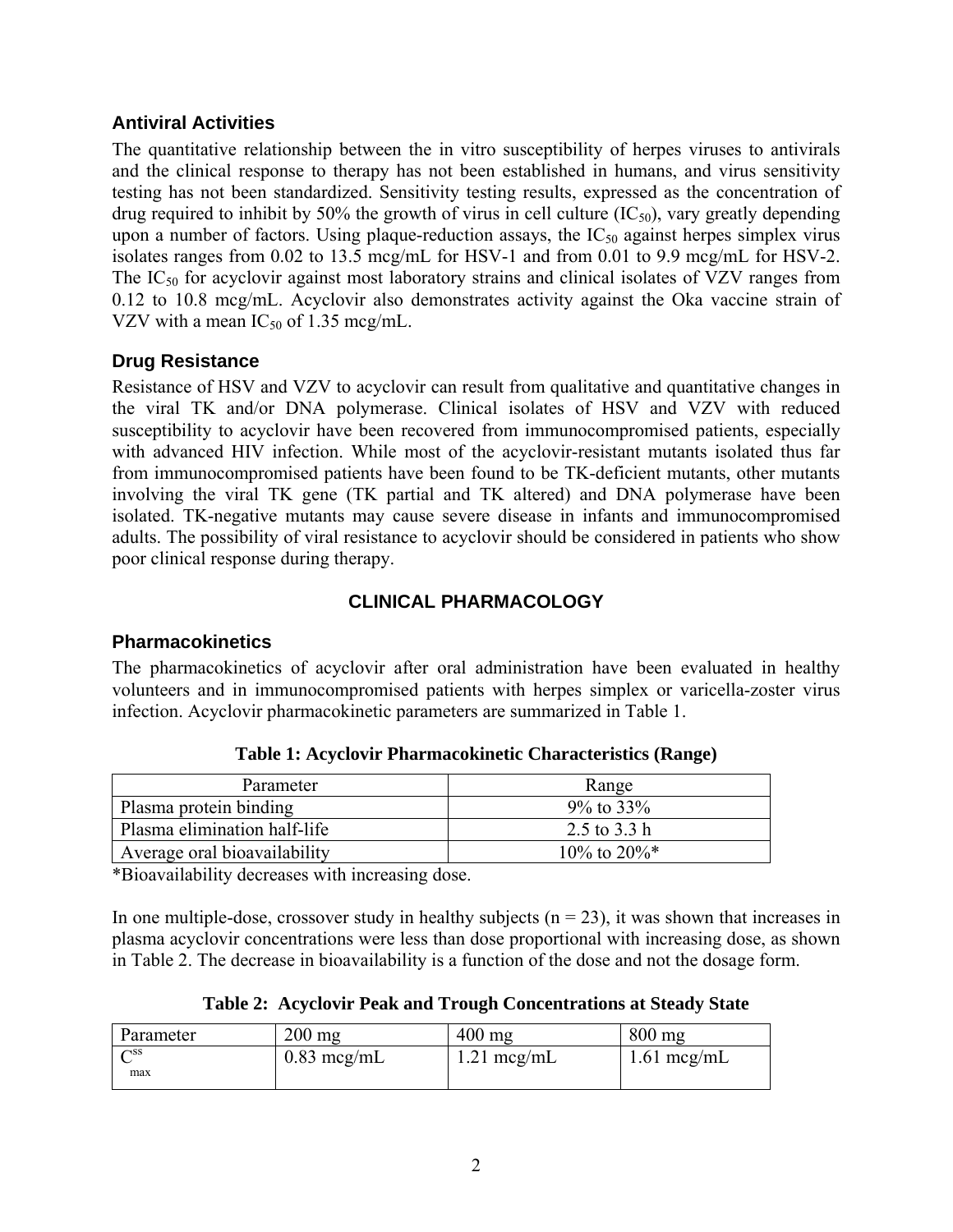| $\sim$ ss<br>trough | $0.46 \text{~mg/mL}$ | $0.63 \text{~mg/mL}$ | $10.83 \text{ meg/mL}$ |
|---------------------|----------------------|----------------------|------------------------|
|                     |                      |                      |                        |

There was no effect of food on the absorption of acyclovir  $(n = 6)$ ; therefore, acyclovir capsules may be administered with or without food. The only known urinary metabolite is 9- [(carboxymethoxy)methyl]guanine.

## **Special Populations**

*Adults with Impaired Renal Function:* The half-life and total body clearance of acyclovir are dependent on renal function. A dosage adjustment is recommended for patients with reduced renal function (see **DOSAGE AND ADMINISTRATION**).

**Geriatrics:** Acyclovir plasma concentrations are higher in geriatric patients compared to younger adults, in part due to age-related changes in renal function. Dosage reduction may be required in geriatric patients with underlying renal impairment (see **PRECAUTIONS: Geriatric Use**).

**Pediatrics:** In general, the pharmacokinetics of acyclovir in pediatric patients is similar to that of adults. Mean half-life after oral doses of 300 mg/m<sup>2</sup> and 600 mg/m<sup>2</sup> in pediatric patients aged 7 months to 7 years was 2.6 hours (range 1.59 to 3.74 hours).

### **Drug Interactions**

Coadministration of probenecid with intravenous acyclovir has been shown to increase the mean acyclovir half-life and the area under the concentration-time curve. Urinary excretion and renal clearance were correspondingly reduced.

## **Clinical Trials**

**Initial Genital Herpes:** Double-blind, placebo-controlled studies have demonstrated that orally administered acyclovir significantly reduced the duration of acute infection and duration of lesion healing. The duration of pain and new lesion formation was decreased in some patient groups.

*Recurrent Genital Herpes:* Double-blind, placebo-controlled studies in patients with frequent recurrences (6 or more episodes per year) have shown that orally administered acyclovir given daily for 4 months to 10 years prevented or reduced the frequency and/or severity of recurrences in greater than 95% of patients.

In a study of patients who received acyclovir 400 mg twice daily for 3 years, 45%, 52%, and 63% of patients remained free of recurrences in the first, second, and third years, respectively. Serial analyses of the 3-month recurrence rates for the patients showed that 71% to 87% were recurrence free in each quarter.

*Herpes Zoster Infections:* In a double-blind, placebo-controlled study of immunocompetent patients with localized cutaneous zoster infection, acyclovir (800 mg 5 times daily for 10 days) shortened the times to lesion scabbing, healing, and complete cessation of pain, and reduced the duration of viral shedding and the duration of new lesion formation.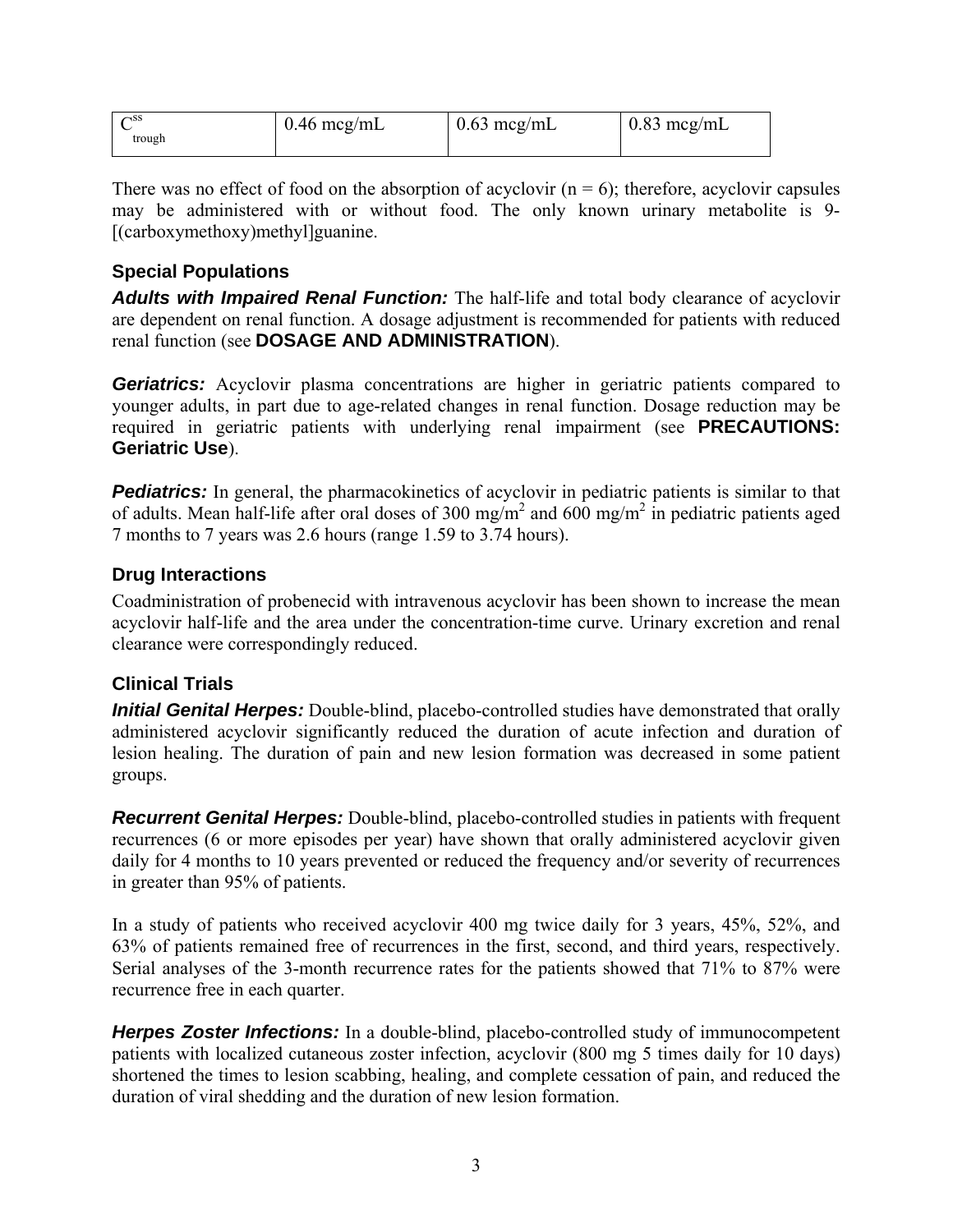In a similar double-blind, placebo-controlled study, acyclovir (800 mg 5 times daily for 7 days) shortened the times to complete lesion scabbing, healing, and cessation of pain; reduced the duration of new lesion formation; and reduced the prevalence of localized zoster-associated neurologic symptoms (paresthesia, dysesthesia, or hyperesthesia).

Treatment was begun within 72 hours of rash onset and was most effective if started within the first 48 hours.

Adults greater than 50 years of age showed greater benefit.

**Chickenpox:** Three randomized, double-blind, placebo-controlled trials were conducted in 993 pediatric patients aged 2 to 18 years with chickenpox. All patients were treated within 24 hours after the onset of rash. In 2 trials, acyclovir was administered at 20 mg/kg 4 times daily (up to 3,200 mg per day) for 5 days. In the third trial, doses of 10, 15, or 20 mg/kg were administered 4 times daily for 5 to 7 days. Treatment with acyclovir shortened the time to 50% healing; reduced the maximum number of lesions; reduced the median number of vesicles; decreased the median number of residual lesions on day 28; and decreased the proportion of patients with fever, anorexia, and lethargy by day 2. Treatment with acyclovir did not affect varicella-zoster virusspecific humoral or cellular immune responses at 1 month or 1 year following treatment.

## **INDICATIONS AND USAGE**

*Herpes Zoster Infections:* Acyclovir capsule is indicated for the acute treatment of herpes zoster (shingles).

*Genital Herpes:* Acyclovir capsule is indicated for the treatment of initial episodes and the management of recurrent episodes of genital herpes.

*Chickenpox:* Acyclovir capsule is indicated for the treatment of chickenpox (varicella).

## **CONTRAINDICATIONS**

Acyclovir is contraindicated for patients who develop hypersensitivity to acyclovir or valacyclovir.

### **WARNINGS**

Acyclovir capsule is intended for oral ingestion only. Renal failure, in some cases resulting in death, has been observed with acyclovir therapy (see **ADVERSE REACTIONS: Observed During Clinical Practice** and **OVERDOSAGE**). Thrombotic thrombocytopenic purpura/hemolytic uremic syndrome (TTP/HUS), which has resulted in death, has occurred in immunocompromised patients receiving acyclovir therapy.

## **PRECAUTIONS**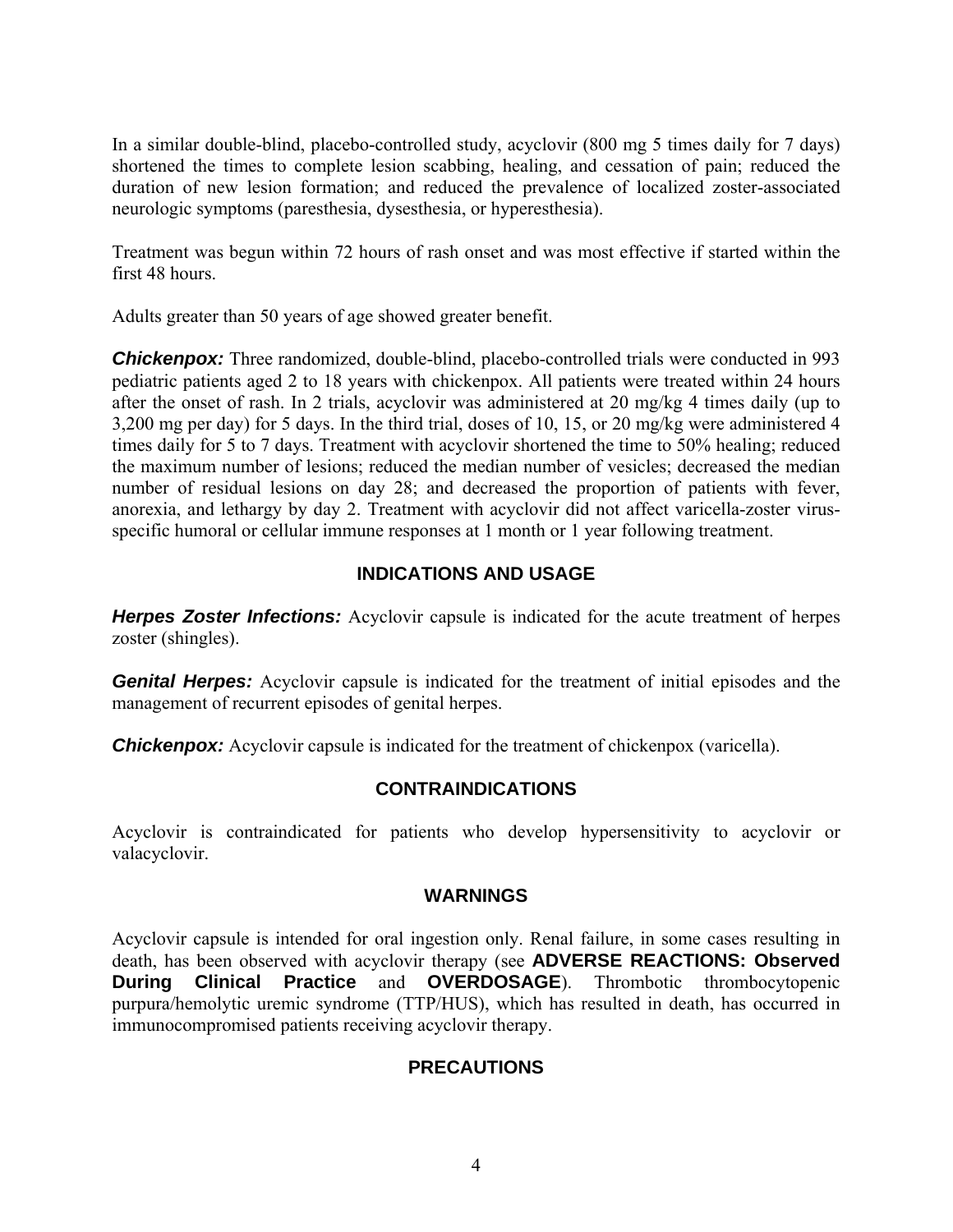Dosage adjustment is recommended when administering acyclovir to patients with renal impairment (see **DOSAGE AND ADMINISTRATION**). Caution should also be exercised when administering acyclovir to patients receiving potentially nephrotoxic agents since this may increase the risk of renal dysfunction and/or the risk of reversible central nervous system symptoms such as those that have been reported in patients treated with intravenous acyclovir. Adequate hydration should be maintained.

### **Information for Patients**

Patients are instructed to consult with their physician if they experience severe or troublesome adverse reactions, they become pregnant or intend to become pregnant, they intend to breastfeed while taking orally administered acyclovir, or they have any other questions. Patients should be advised to maintain adequate hydration.

*Herpes Zoster:* There are no data on treatment initiated more than 72 hours after onset of the zoster rash. Patients should be advised to initiate treatment as soon as possible after a diagnosis of herpes zoster.

*Genital Herpes Infections:* Patients should be informed that acyclovir is not a cure for genital herpes. There are no data evaluating whether acyclovir will prevent transmission of infection to others. Because genital herpes is a sexually transmitted disease, patients should avoid contact with lesions or intercourse when lesions and/or symptoms are present to avoid infecting partners. Genital herpes can also be transmitted in the absence of symptoms through asymptomatic viral shedding. If medical management of a genital herpes recurrence is indicated, patients should be advised to initiate therapy at the first sign or symptom of an episode.

**Chickenpox:** Chickenpox in otherwise healthy children is usually a self-limited disease of mild to moderate severity. Adolescents and adults tend to have more severe disease. Treatment was initiated within 24 hours of the typical chickenpox rash in the controlled studies, and there is no information regarding the effects of treatment begun later in the disease course.

### **Drug Interactions**

See **CLINICAL PHARMACOLOGY: Pharmacokinetics**.

### **Carcinogenesis, Mutagenesis, Impairment of Fertility**

The data presented below include references to peak steady-state plasma acyclovir concentrations observed in humans treated with 800 mg given orally 5 times a day (dosing appropriate for treatment of herpes zoster) or 200 mg given orally 5 times a day (dosing appropriate for treatment of genital herpes). Plasma drug concentrations in animal studies are expressed as multiples of human exposure to acyclovir at the higher and lower dosing schedules (see **CLINICAL PHARMACOLOGY: Pharmacokinetics**).

Acyclovir was tested in lifetime bioassays in rats and mice at single daily doses of up to 450 mg/kg administered by gavage. There was no statistically significant difference in the incidence of tumors between treated and control animals, nor did acyclovir shorten the latency of tumors. Maximum plasma concentrations were 3 to 6 times human levels in the mouse bioassay and 1 to 2 times human levels in the rat bioassay.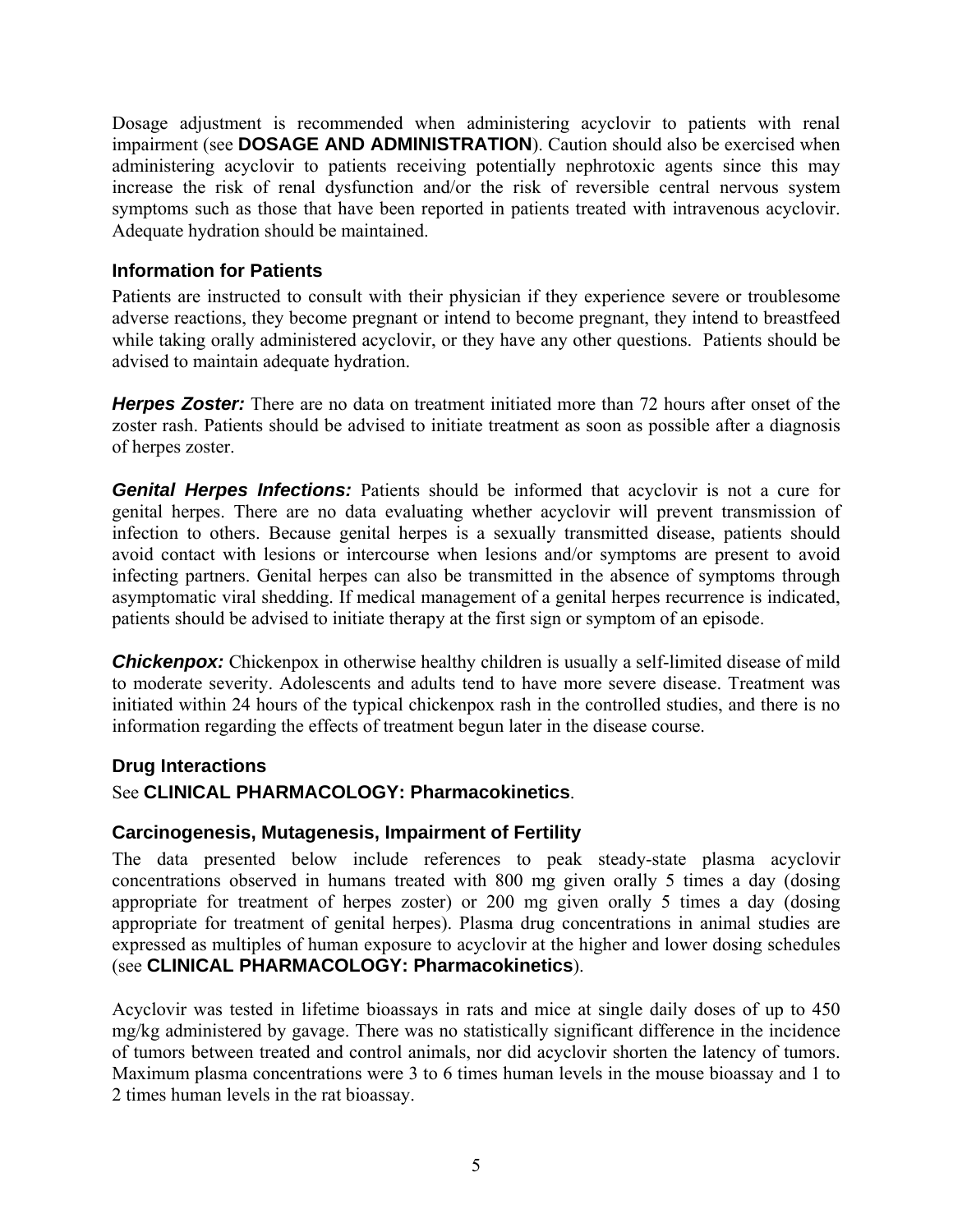Acyclovir was tested in 16 in vitro and in vivo genetic toxicity assays. Acyclovir was positive in 5 of the assays.

Acyclovir did not impair fertility or reproduction in mice (450 mg/kg/day, p.o.) or in rats (25 mg/kg/day, s.c.). In the mouse study, plasma levels were 9 to 18 times human levels, while in the rat study, they were 8 to 15 times human levels. At higher doses (50 mg/kg/day, s.c.) in rats and rabbits (11 to 22 and 16 to 31 times human levels, respectively) implantation efficacy, but not litter size, was decreased. In a rat peri- and post-natal study at 50 mg/kg/day, s.c., there was a statistically significant decrease in group mean numbers of corpora lutea, total implantation sites, and live fetuses.

No testicular abnormalities were seen in dogs given 50 mg/kg/day, IV for 1 month (21 to 41 times human levels) or in dogs given 60 mg/kg/day orally for 1 year (6 to 12 times human levels). Testicular atrophy and aspermatogenesis were observed in rats and dogs at higher dose levels.

## **Pregnancy**

*Teratogenic Effects:* Pregnancy Category B. Acyclovir administered during organogenesis was not teratogenic in the mouse (450 mg/kg/day, p.o.), rabbit (50 mg/kg/day, s.c. and IV), or rat (50 mg/kg/day, s.c.). These exposures resulted in plasma levels 9 and 18, 16 and 106, and 11 and 22 times, respectively, human levels.

There are no adequate and well-controlled studies in pregnant women. A prospective epidemiologic registry of acyclovir use during pregnancy was established in 1984 and completed in April 1999. There were 749 pregnancies followed in women exposed to systemic acyclovir during the first trimester of pregnancy resulting in 756 outcomes. The occurrence rate of birth defects approximates that found in the general population. However, the small size of the registry is insufficient to evaluate the risk for less common defects or to permit reliable or definitive conclusions regarding the safety of acyclovir in pregnant women and their developing fetuses. Acyclovir should be used during pregnancy only if the potential benefit justifies the potential risk to the fetus.

### **Nursing Mothers**

Acyclovir concentrations have been documented in breast milk in 2 women following oral administration of acyclovir and ranged from 0.6 to 4.1 times corresponding plasma levels. These concentrations would potentially expose the nursing infant to a dose of acyclovir up to 0.3 mg/kg/day. Acyclovir should be administered to a nursing mother with caution and only when indicated.

### **Pediatric Use**

Safety and effectiveness of oral formulations of acyclovir in pediatric patients younger than 2 years of age have not been established.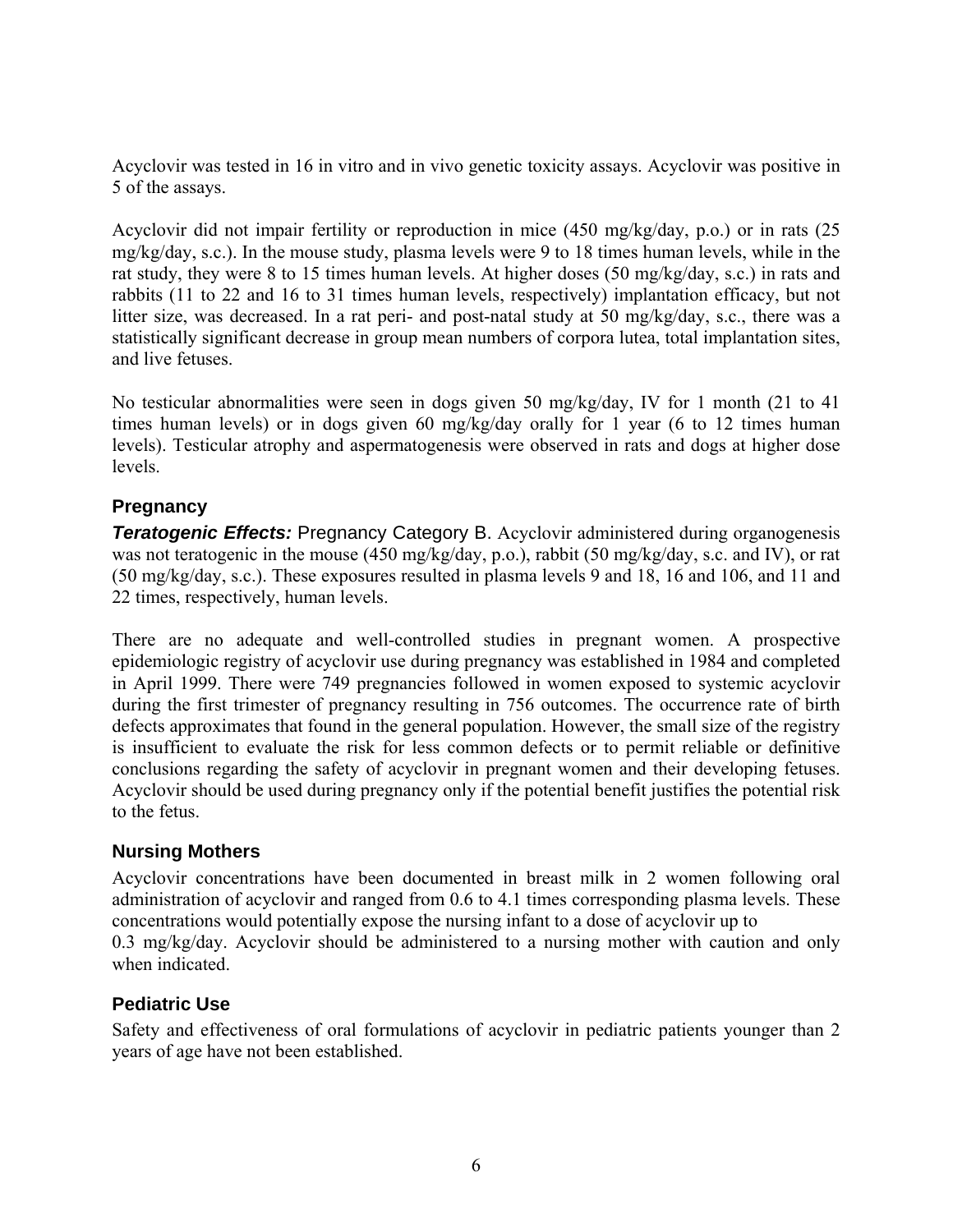### **Geriatric Use**

Of 376 subjects who received acyclovir in a clinical study of herpes zoster treatment in immunocompetent subjects ≥50 years of age, 244 were 65 and over while 111 were 75 and over. No overall differences in effectiveness for time to cessation of new lesion formation or time to healing were reported between geriatric subjects and younger adult subjects. The duration of pain after healing was longer in patients 65 and over. Nausea, vomiting, and dizziness were reported more frequently in elderly subjects. Elderly patients are more likely to have reduced renal function and require dose reduction. Elderly patients are also more likely to have renal or CNS adverse events. With respect to CNS adverse events observed during clinical practice, somnolence, hallucinations, confusion, and coma were reported more frequently in elderly patients (see **CLINICAL PHARMACOLOGY, ADVERSE REACTIONS: Observed During Clinical Practice**, and **DOSAGE AND ADMINISTRATION**).

## **ADVERSE REACTIONS**

### **Herpes Simplex**

**Short-Term Administration:** The most frequent adverse events reported during clinical trials of treatment of genital herpes with acyclovir 200 mg administered orally 5 times daily every 4 hours for 10 days were nausea and/or vomiting in 8 of 298 patient treatments (2.7%). Nausea and/or vomiting occurred in 2 of 287 (0.7%) patients who received placebo.

**Long-Term Administration:** The most frequent adverse events reported in a clinical trial for the prevention of recurrences with continuous administration of 400 mg (two 200 mg capsules) 2 times daily for 1 year in 586 patients treated with acyclovir were nausea (4.8%) and diarrhea (2.4%). The 589 control patients receiving intermittent treatment of recurrences with acyclovir for 1 year reported diarrhea (2.7%), nausea (2.4%), and headache (2.2%).

### **Herpes Zoster**

The most frequent adverse event reported during 3 clinical trials of treatment of herpes zoster (shingles) with 800 mg of oral acyclovir 5 times daily for 7 to 10 days in 323 patients was malaise (11.5%). The 323 placebo recipients reported malaise (11.1%).

## **Chickenpox**

The most frequent adverse event reported during 3 clinical trials of treatment of chickenpox with oral acyclovir at doses of 10 to 20 mg/kg 4 times daily for 5 to 7 days or 800 mg 4 times daily for 5 days in 495 patients was diarrhea (3.2%). The 498 patients receiving placebo reported diarrhea (2.2%).

### **Observed During Clinical Practice**

In addition to adverse events reported from clinical trials, the following events have been identified during post-approval use of acyclovir. Because they are reported voluntarily from a population of unknown size, estimates of frequency cannot be made. These events have been chosen for inclusion due to either their seriousness, frequency of reporting, potential causal connection to acyclovir, or a combination of these factors.

*General:* Anaphylaxis, angioedema, fever, headache, pain, peripheral edema.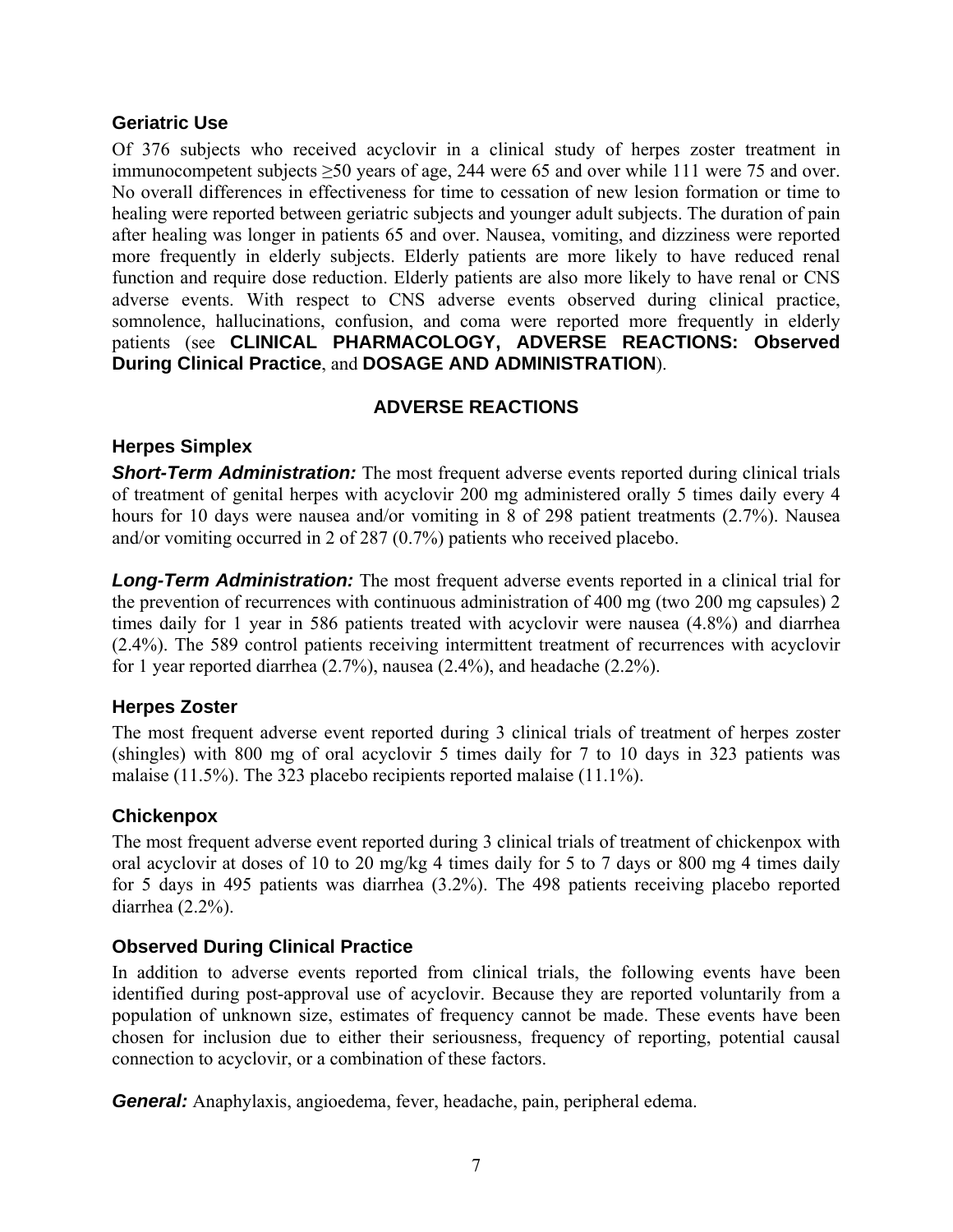**Nervous:** Aggressive behavior, agitation, ataxia, coma, confusion, decreased consciousness, delirium, dizziness, dysarthria, encephalopathy, hallucinations, paresthesia, psychosis, seizure, somnolence, tremors. These symptoms may be marked, particularly in older adults or in patients with renal impairment (see **PRECAUTIONS**).

*Digestive:* Diarrhea, gastrointestinal distress, nausea.

*Hematologic and Lymphatic:* Anemia, leukocytoclastic vasculitis, leukopenia, lymphadenopathy, thrombocytopenia.

*Hepatobiliary Tract and Pancreas:* Elevated liver function tests, hepatitis, hyperbilirubinemia, jaundice.

#### *Musculoskeletal:* Myalgia.

**Skin:** Alopecia, erythema multiforme, photosensitive rash, pruritus, rash, Stevens-Johnson syndrome, toxic epidermal necrolysis, urticaria.

*Special Senses:* Visual abnormalities.

*Urogenital:* Renal failure, elevated blood urea nitrogen, elevated creatinine, hematuria (see **WARNINGS**).

### **OVERDOSAGE**

Overdoses involving ingestion of up to 100 capsules (20 g) have been reported. Adverse events that have been reported in association with overdosage include agitation, coma, seizures, and lethargy. Precipitation of acyclovir in renal tubules may occur when the solubility (2.5 mg/mL) is exceeded in the intratubular fluid. Overdosage has been reported following bolus injections or inappropriately high doses and in patients whose fluid and electrolyte balance were not properly monitored. This has resulted in elevated BUN and serum creatinine and subsequent renal failure. In the event of acute renal failure and anuria, the patient may benefit from hemodialysis until renal function is restored (see **DOSAGE AND ADMINISTRATION**).

### **DOSAGE AND ADMINISTRATION**

### **Acute Treatment of Herpes Zoster**

800 mg every 4 hours orally, 5 times daily for 7 to 10 days.

### **Genital Herpes**

**Treatment of Initial Genital Herpes:** 200 mg every 4 hours, 5 times daily for 10 days.

**Chronic Suppressive Therapy for Recurrent Disease:** 400 mg 2 times daily for up to 12 months, followed by re-evaluation. Alternative regimens have included doses ranging from 200 mg 3 times daily to 200 mg 5 times daily.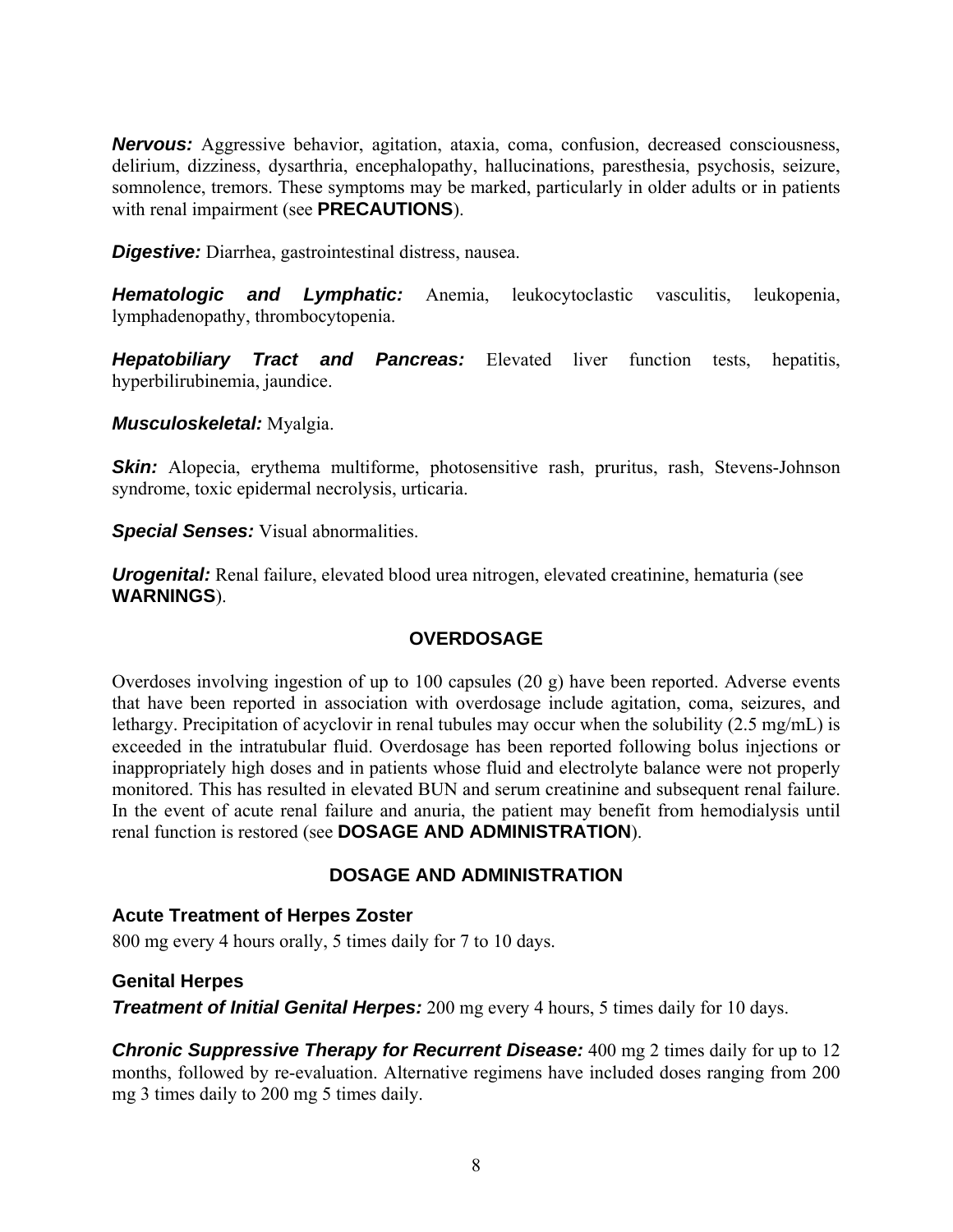The frequency and severity of episodes of untreated genital herpes may change over time. After 1 year of therapy, the frequency and severity of the patient's genital herpes infection should be reevaluated to assess the need for continuation of therapy with acyclovir.

**Intermittent Therapy:** 200 mg every 4 hours, 5 times daily for 5 days. Therapy should be initiated at the earliest sign or symptom (prodrome) of recurrence.

### **Treatment of Chickenpox**

**Children (2 years of age and older):** 20 mg/kg per dose orally 4 times daily (80 mg/kg/day) for 5 days. Children over 40 kg should receive the adult dose for chickenpox.

Adults and Children over 40 kg: 800 mg 4 times daily for 5 days.

Intravenous acyclovir is indicated for the treatment of varicella-zoster infections in immunocompromised patients.

When therapy is indicated, it should be initiated at the earliest sign or symptom of chickenpox.

There is no information about the efficacy of therapy initiated more than 24 hours after onset of signs and symptoms.

### **Patients With Acute or Chronic Renal Impairment**

In patients with renal impairment, the dose of acyclovir should be modified as shown in Table 3:

| Normal Dosage     | Creatinine                                 | Adjusted Dosage Regimen |                         |
|-------------------|--------------------------------------------|-------------------------|-------------------------|
| Regimen           | Clearance<br>(mL/min/1.73 m <sup>2</sup> ) | Dose(mg)                | Dosing Interval         |
| $200$ mg every 4  | >10                                        | 200                     | every 4 hours, 5x daily |
| hours             | $0 - 10$                                   | 200                     | every 12 hours          |
| $400$ mg every 12 | >10                                        | 400                     | every 12 hours          |
| hours             | $0 - 10$                                   | 200                     | every 12 hours          |
| 800 mg every 4    | $>25$                                      | 800                     | every 4 hours, 5x daily |
| hours             | $10 - 25$                                  | 800                     | every 8 hours           |
|                   | $0-10$                                     | 800                     | every 12 hours          |

### **Table 3: Dosage Modification for Renal Impairment**

### **Hemodialysis**

For patients who require hemodialysis, the mean plasma half-life of acyclovir during hemodialysis is approximately 5 hours. This results in a 60% decrease in plasma concentrations following a 6-hour dialysis period. Therefore, the patient's dosing schedule should be adjusted so that an additional dose is administered after each dialysis.